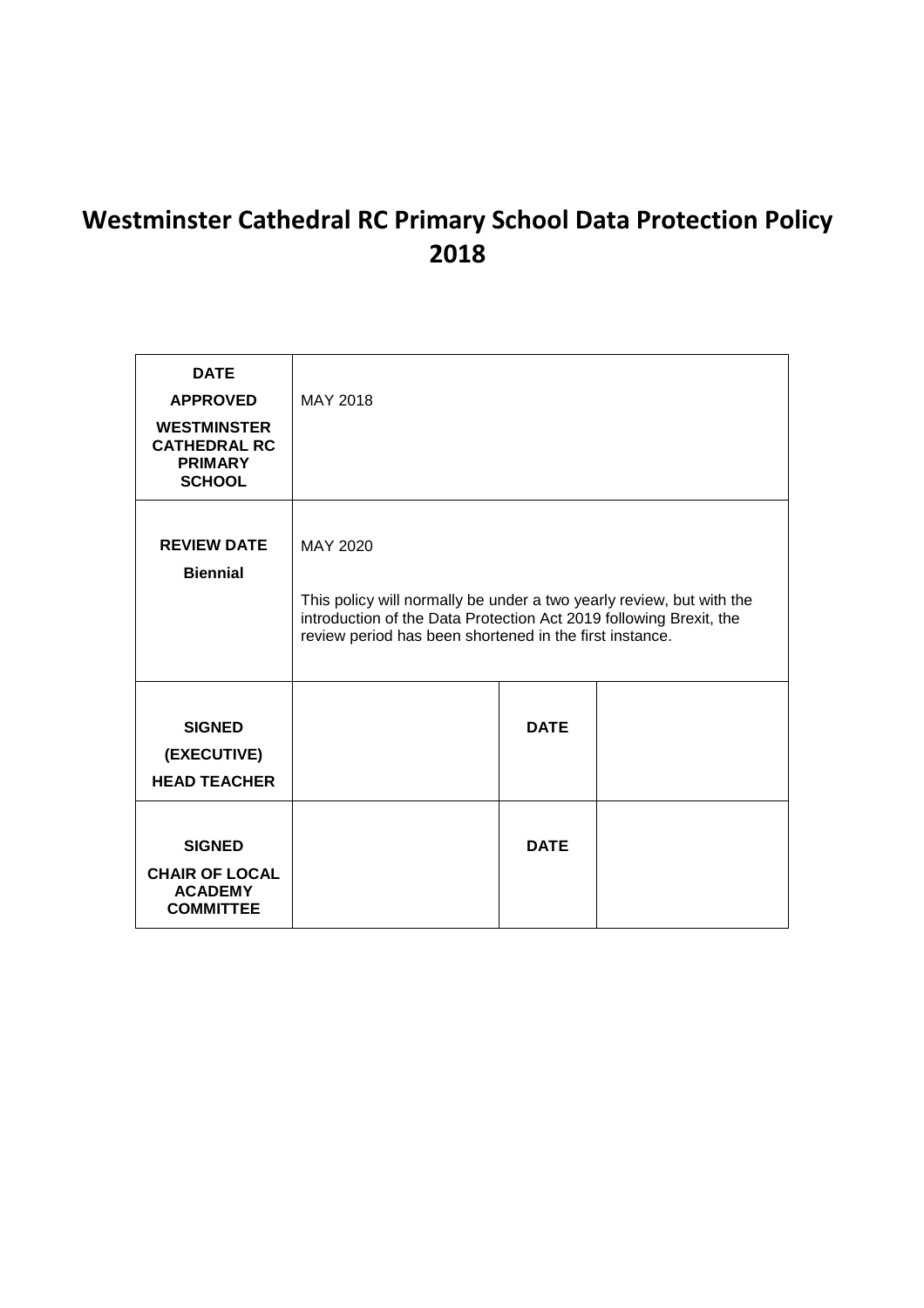### **Contents**

## **1. Aims**

Westminster Cathedral RC Primary School aims to ensure that all personal data collected, stored, processed and destroyed about any natural person, whether they be a member of staff, pupil, parent, Local Academy Committee Member, visitors, contractor, consultant, a member of supply staff or other individual in the School is done so in accordance with the General Data Protection Regulation (GDPR) and the expected provisions of the forthcoming revised Data Protection Act 2018 (DPA 2018) as set out in the current Data Protection Bill. This policy will be reviewed in line with the implementation of this new legislation.

This policy applies to all personal data, collected, stored, processed and destroyed by CofE Primary School, regardless of whether it is in paper or electronic format, or the type of filing system it is stored in, and whether the collection or processing of data was, or is, in any way automated.

## **2. Legislation and guidance**

This policy meets the requirements of the GDPR and the expected provisions of the DPA 2018. It is based on guidance published by the Information Commissioner's Office (ICO) on the GDPR and the ICO's code of practice for subject access requests. It is also based on the ICO guidance on GDPR, and information provided by the Article 29 Working Party.

It also meets the requirements of the Protection of Freedoms Act 2012, ICO's code of practice in relation to CCTV usage, and the DBS Code of Practice in relation to handling sensitive information. This policy also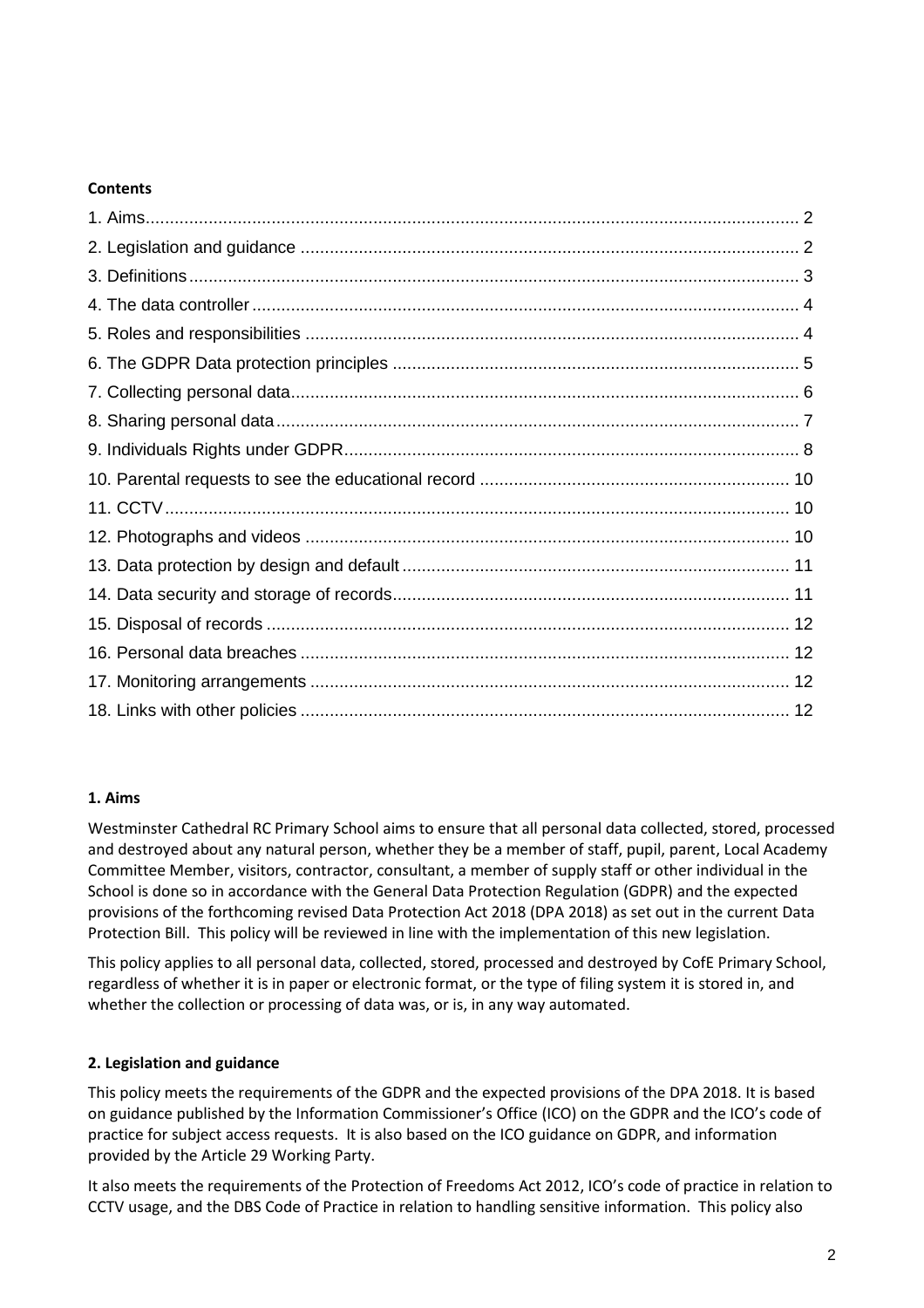complies with the Education (Pupil Information) (England) Regulations 2005, which gives parents the right of access to their child's educational record.

# **3. Definitions**

| <u>Term</u>                                   | <b>Definition</b>                                                                                                                                                                                                                                  |  |
|-----------------------------------------------|----------------------------------------------------------------------------------------------------------------------------------------------------------------------------------------------------------------------------------------------------|--|
| Data controller                               | The natural or legal person, public authority, agency or other body which, alone<br>or jointly with others, determines the purposes and means of the processing of<br>personal data.                                                               |  |
| Data processor                                | A natural or legal person, public authority, agency or other body which processes<br>personal data on behalf of the controller, following the Controller's instruction.                                                                            |  |
| Data subject                                  | The identified or identifiable individual whose personal data is held or processed.                                                                                                                                                                |  |
| Consent                                       | Freely given, specific, informed and unambiguous indication of the data subject's<br>wishes by which he or she, by a statement or by a clear affirmative action,<br>signifies agreement to the processing of personal data relating to him or her. |  |
| Personal data                                 | Any information relating to an identified or identifiable natural person ('data<br>subject'); an identifiable natural person is one who can be identified, directly or<br>indirectly, in particular by reference to an identifier such as a        |  |
|                                               | name,<br>٠                                                                                                                                                                                                                                         |  |
|                                               | an identification number,<br>٠                                                                                                                                                                                                                     |  |
|                                               | location data,                                                                                                                                                                                                                                     |  |
|                                               | an online identifier or                                                                                                                                                                                                                            |  |
|                                               | to one or more factors specific to the physical, physiological, genetic,<br>mental, economic, cultural or social identity of that natural person.                                                                                                  |  |
| <b>Special categories of</b><br>personal data | Personal data which is more sensitive and so needs more protection, including<br>Information about an individual's:                                                                                                                                |  |
|                                               | Racial or ethnic origin<br>$\bullet$                                                                                                                                                                                                               |  |
|                                               | Political opinions                                                                                                                                                                                                                                 |  |
|                                               | Religious or philosophical beliefs                                                                                                                                                                                                                 |  |
|                                               | Trade union membership                                                                                                                                                                                                                             |  |
|                                               |                                                                                                                                                                                                                                                    |  |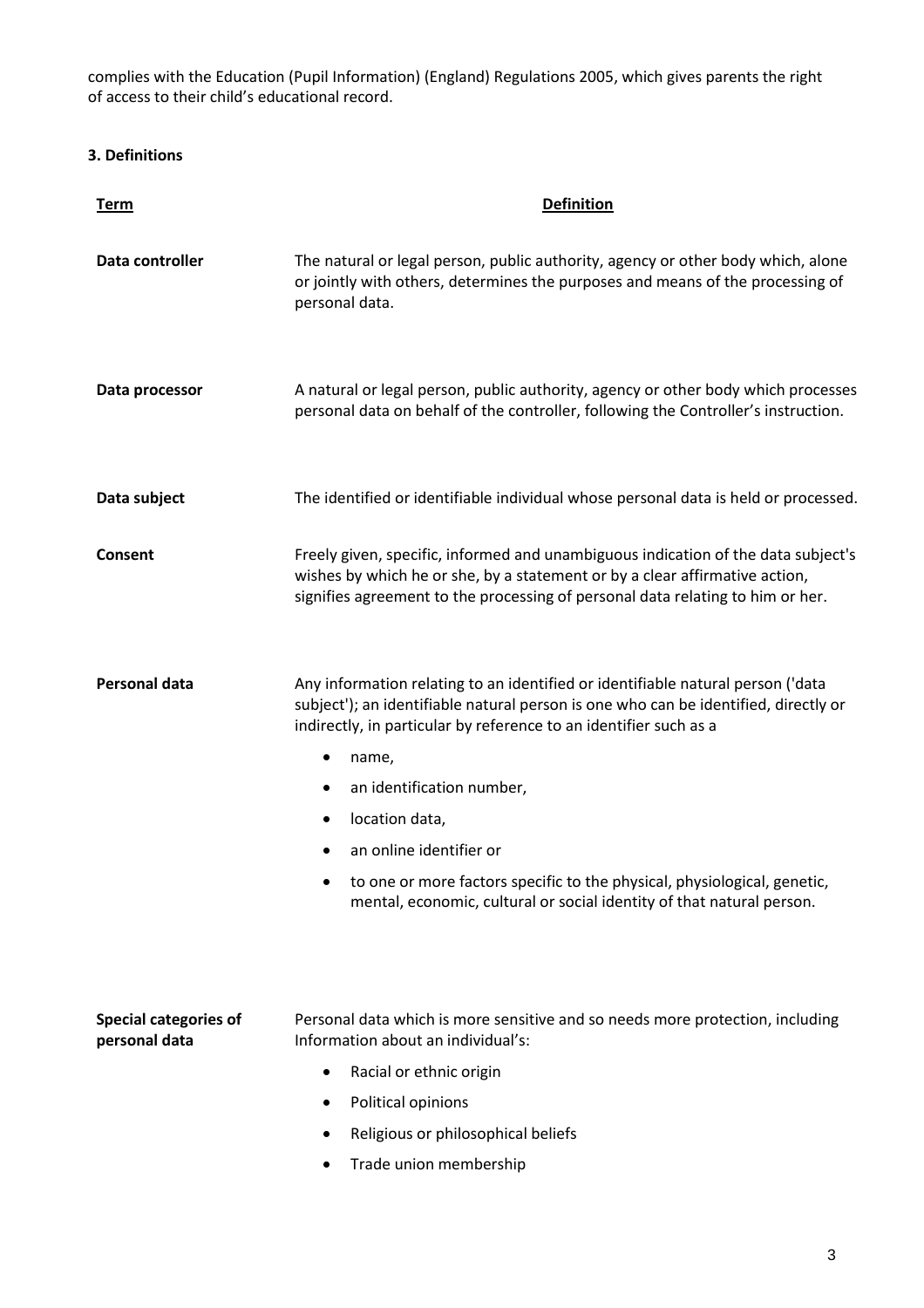|             | Genetics                                                                                                                                                                                                                                                                                                                                                                                                              |  |
|-------------|-----------------------------------------------------------------------------------------------------------------------------------------------------------------------------------------------------------------------------------------------------------------------------------------------------------------------------------------------------------------------------------------------------------------------|--|
|             | Biometrics (such as fingerprints, retina and iris patterns), where used for<br>$\bullet$<br>identification purposes                                                                                                                                                                                                                                                                                                   |  |
|             | Health - physical or mental<br>$\bullet$                                                                                                                                                                                                                                                                                                                                                                              |  |
|             | Sex life or sexual orientation                                                                                                                                                                                                                                                                                                                                                                                        |  |
|             | history of offences, convictions or cautions *<br>$\bullet$                                                                                                                                                                                                                                                                                                                                                           |  |
|             |                                                                                                                                                                                                                                                                                                                                                                                                                       |  |
|             | * Note: whilst criminal offences are not classified as "sensitive data" within<br>GDPR, within this policy template we have included them as such as<br>acknowledgement of the care needed with this data set.                                                                                                                                                                                                        |  |
| Processing  | Any operation or set of operations which is performed on personal data or on<br>sets of personal data, whether or not by automated means, such as collection,<br>recording, organisation, structuring, storage, adaptation or alteration, retrieval,<br>consultation, use, disclosure by transmission, dissemination or otherwise making<br>available, alignment or combination, restriction, erasure or destruction. |  |
|             | Processing can be automated or manual.                                                                                                                                                                                                                                                                                                                                                                                |  |
| Data breach | A breach of security leading to the accidental or unlawful destruction, loss,<br>alteration, unauthorised disclosure of, or access to personal data.                                                                                                                                                                                                                                                                  |  |

#### **4. The data controller**

Westminster Cathedral RC Primary School processes personal data relating to parents, pupils, staff, governors, visitors and others, and therefore is a data controller and a data processor.

The CofE Primary School is registered as a data controller with the ICO and will renew this registration annually or as otherwise legally required.

#### **5. Roles and responsibilities**

This policy applies to **all staff** employed by our school, and to external organisations or individuals working on our behalf. Staff who do not comply with this policy may face disciplinary action.

#### 5.1 Governing Board

The Governing Board has overall responsibility for ensuring that our school complies with all relevant data protection obligations.

#### 5.2 Data Protection Officer

The data protection officer (DPO) for Westminster Cathedral RC Primary School Jack Cracknell, Administrator, Grow Education Partners, Assistant Administrator, School Support Services (LDBS) or Mrs Alexandra Stacey, Headteacher.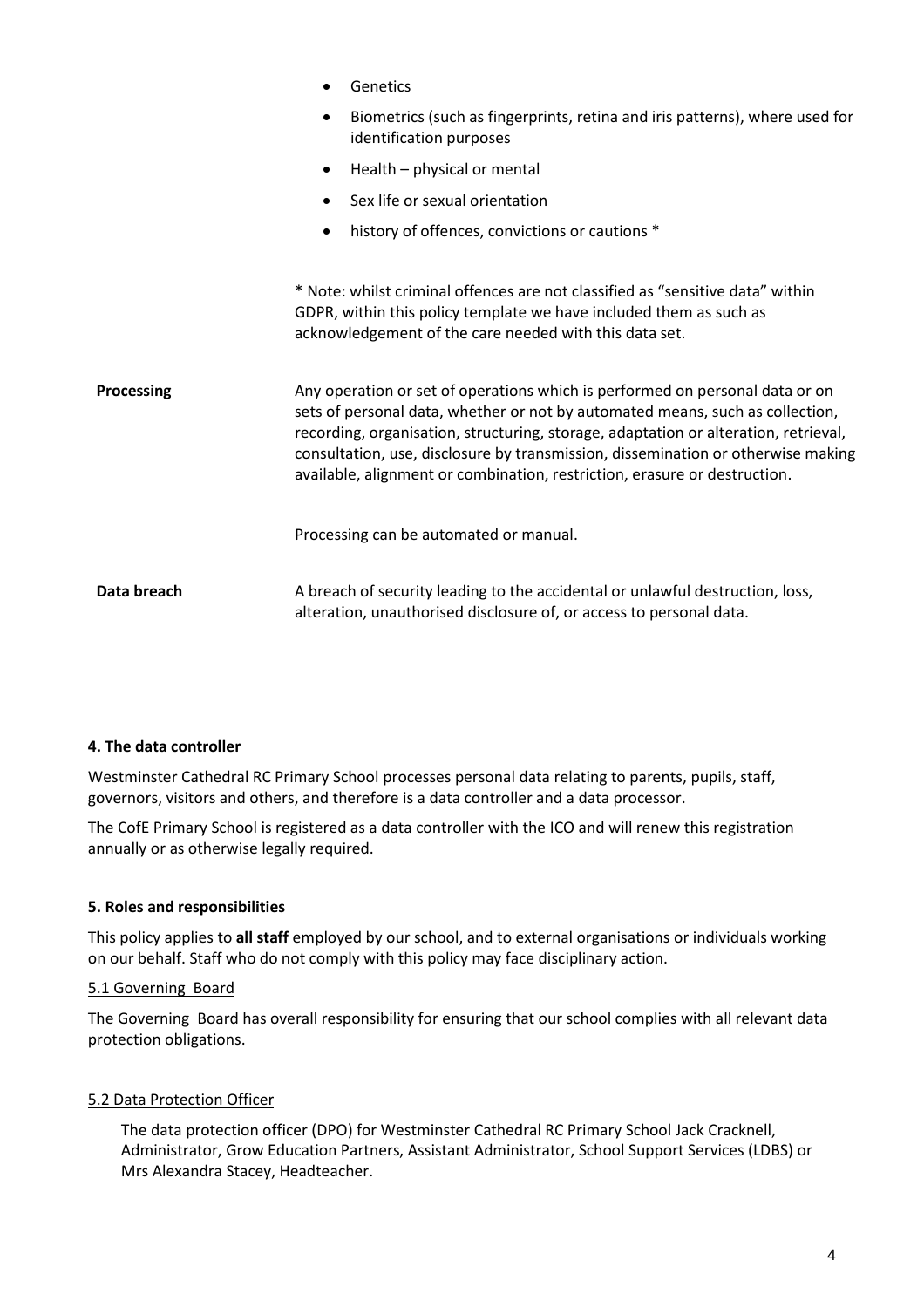They are responsible for overseeing the implementation of this policy in the first instance, before reviewing our compliance with data protection law, and developing related policies and guidelines where applicable.

The DPO will provide an annual report of Westminster Cathedral RC Primary School compliance and risk issues directly to the governing board and will report to the board their advice and recommendations on school data protection issues.

The DPO is also the first point of contact for individuals whose data the school processes, and for the ICO.

Full details of the DPO's responsibilities are set out in their SLA for Service.

### 5.3Headteacher

The headteacher acts as the representative of the data controller on a day-to-day basis.

### 5.4 All staff

Staff (regardless of role) are responsible for:

- Collecting, storing and processing any personal data in accordance with this policy
- Informing the school of any changes to their personal data, eg a change of address, telephone number, or bank details.
- Contacting the DPO:
	- $\circ$  With any questions about the operation of this policy, data protection law, retaining personal data or keeping personal data secure
	- o If they have any concerns that this policy is not being followed
	- $\circ$  If they are unsure whether or not they have a lawful basis to use personal data in a particular way
	- $\circ$  If they need to rely on or capture consent, draft a privacy notice, deal with data protection rights invoked by an individual, or transfer personal data outside the European Economic Area
	- o If there has been a data breach
	- $\circ$  Whenever they are engaging in a new activity that may affect the privacy rights of individuals
	- o If they need help with any contracts or sharing personal data with third parties

#### **6. The GDPR Data protection principles**

The GDPR is based on 6 data protection principles that the Westminster Cathedral RC Primary School must comply with.

These are that data must be;

- Processed lawfully, fairly and in a transparent manner
- Collected for specified, explicit and legitimate purposes
- Adequate, relevant and limited to what is necessary to fulfil the purposes for which it is processed
- Accurate and, where necessary, kept up to date
- Kept for no longer than is necessary for the purposes for which it is processed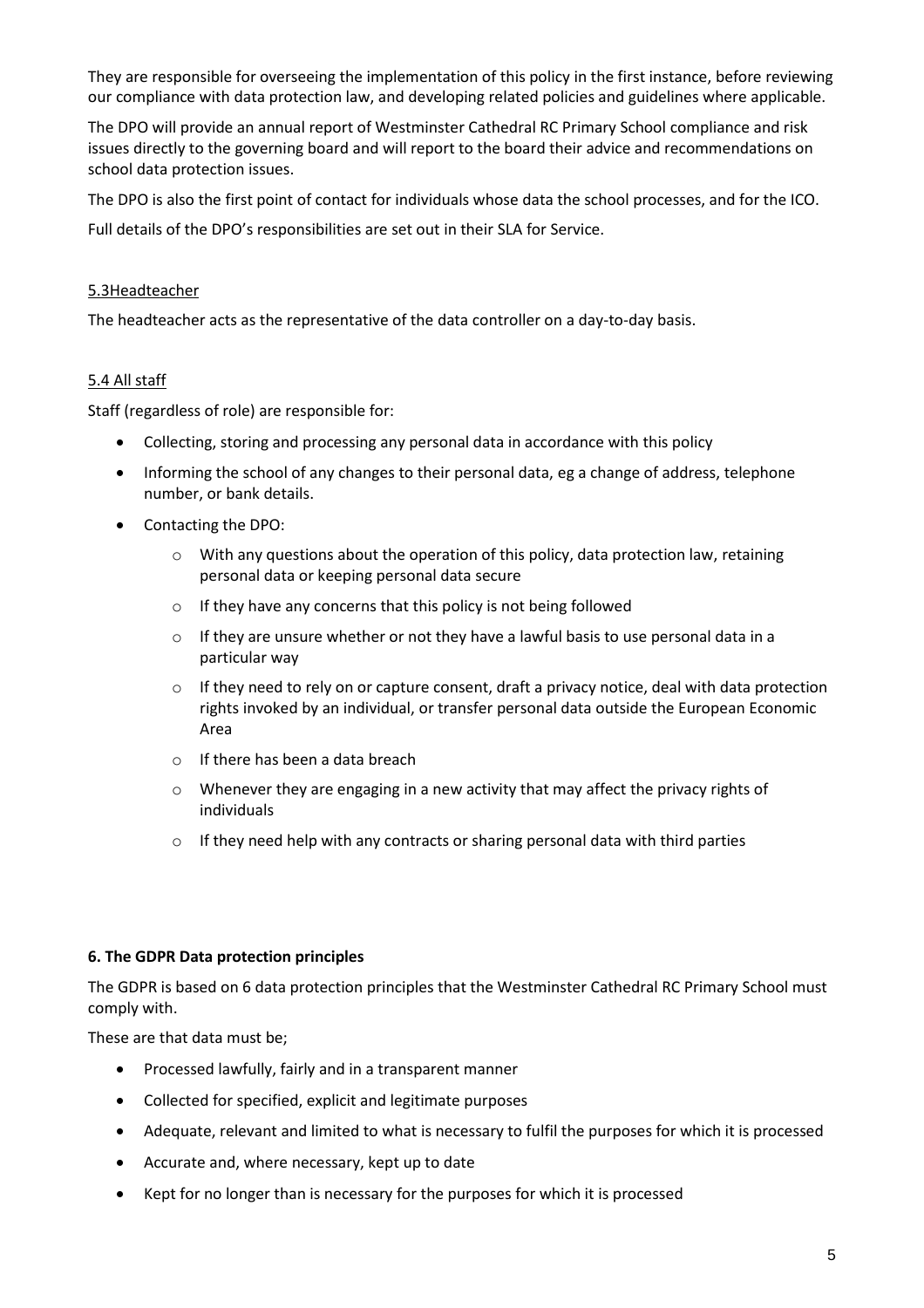Processed in a way that ensures it is appropriately secure

This policy sets out how Westminster Cathedral RC Primary School aims to comply with these key principles.

# **7. Collecting personal data**

## 7.1 Lawfulness, fairness and transparency

We will only process personal data where we have one of 6 'lawful basis' (legal reasons) to do so under data protection law:

- The individual (or their parent/carer when appropriate in the case of a pupil) has freely given clear **consent**
- The data needs to be processed so that the school can **fulfil a contract** with the individual, or the individual has asked the school to take specific steps before entering into a contract
- The data needs to be processed so that the school can **comply with a legal obligation**
- The data needs to be processed to ensure the **vital interests** of the individual e.g. to protect someone's life
- The data needs to be processed so that the school, as a public authority, can perform a task **in the public interest,** and carry out its official functions
- The data needs to be processed for the **legitimate interests** of the school or a third party (provided the individual's rights and freedoms are not overridden)

For special categories of personal data, we will also meet one of the special category conditions for processing which are set out in the GDPR and Data Protection Act 2018.

These are where:

- The individual (or their parent/carer when appropriate in the case of a pupil) has given explicit consent.
- It is necessary to fulfill the obligations of controller or of data subject.
- It is necessary to protect the vital interests of the data subject.
- Processing is carried out by a foundation or not-for-profit organisation (includes religious, political or philosophical organisations and trade unions)
- The personal data has manifestly been made public by the data subject.
- There is the establishment, exercise or defence of a legal claim.
- There are reasons of public interest in the area of public health
- Processing is necessary for the purposes of preventive or occupational medicine, for the assessment of the working capacity of the employee, medical diagnosis, the provision of health or social care or treatment
- There are archiving purposes in the public interest.
- The Government has varied the definition of a special category.

If we decide to offer online services to pupils, such as classroom apps, and we intend to rely on consent as a basis for processing, and we will get parental consent for this (except for online counselling and preventive services).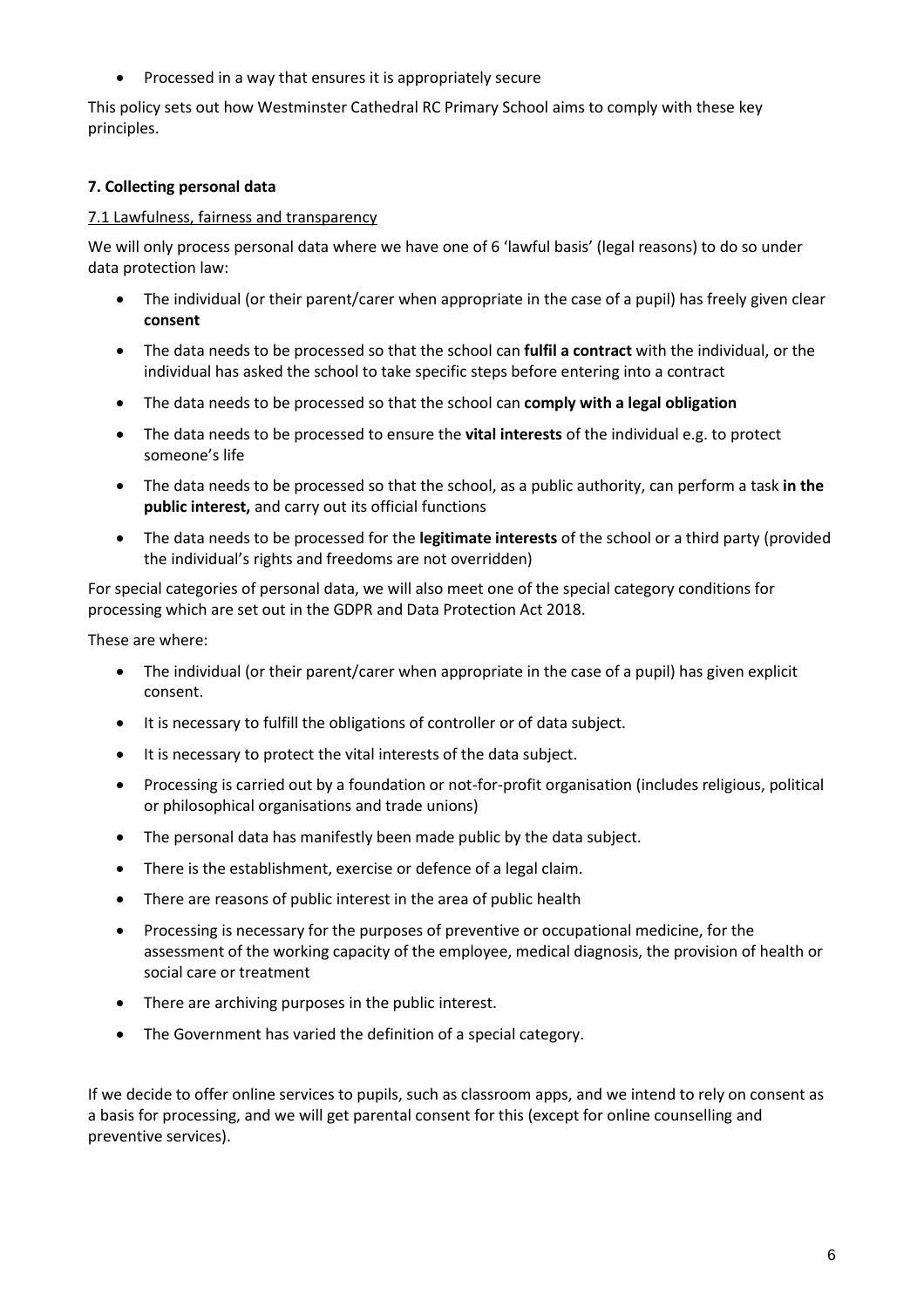Whenever we first collect personal data directly from individuals, we will provide them with the relevant information required by data protection law, in the form of a privacy notice, which can found on the both the Westminster Cathedral RC Primary School Website, and the individual school website. Hard copies are available on request.

## 7.2 Limitation, minimisation and accuracy

We will only collect personal data for specified, explicit and legitimate reasons. We will explain these reasons to the individuals when we first collect their data in our privacy notices.

If we want to use personal data for reasons other than those given when we first obtained it, we will inform the individuals concerned before we do so, and seek consent where necessary.

Staff must only process personal data where it is necessary in order to do their jobs.

When personal data is longer required, staff must ensure it is deleted. This will be done in accordance with the Westminster Cathedral RC Primary School document retention policy, which states how longer particular documents should be kept, and how they should be destroyed.

## **8. Sharing personal data**

We will not normally share personal data with anyone else, but may do so where:

- There is an issue with a pupil or parent/carer that puts the safety of our staff at risk
- We need to liaise with other agencies or services we will seek consent as necessary before doing this where possible.
- Our suppliers or contractors need data to enable us to provide services to our staff and pupils for example, IT companies. When doing this, we will:
	- $\circ$  Only appoint suppliers or contractors which can provide sufficient guarantees that they comply with data protection law, and have satisfactory security measures in place.
	- o Establish a data sharing agreement with the supplier or contractor, either in the contract or as a standalone agreement, to ensure the fair and lawful processing of any personal data we share.
	- $\circ$  Only share data that the supplier or contractor needs to carry out their service, and information necessary to keep them safe while working with us.

We will also share personal data with law enforcement and government bodies where we are legally required to do so for:

- The prevention or detection of crime and/or fraud
- The apprehension or prosecution of offenders
- The assessment or collection of tax owed to HMRC
- In connection with legal proceedings
- Where the disclosure is required to satisfy our safeguarding obligations
- Research and statistical purposes, as long as personal data is sufficiently anonymised or consent has been provided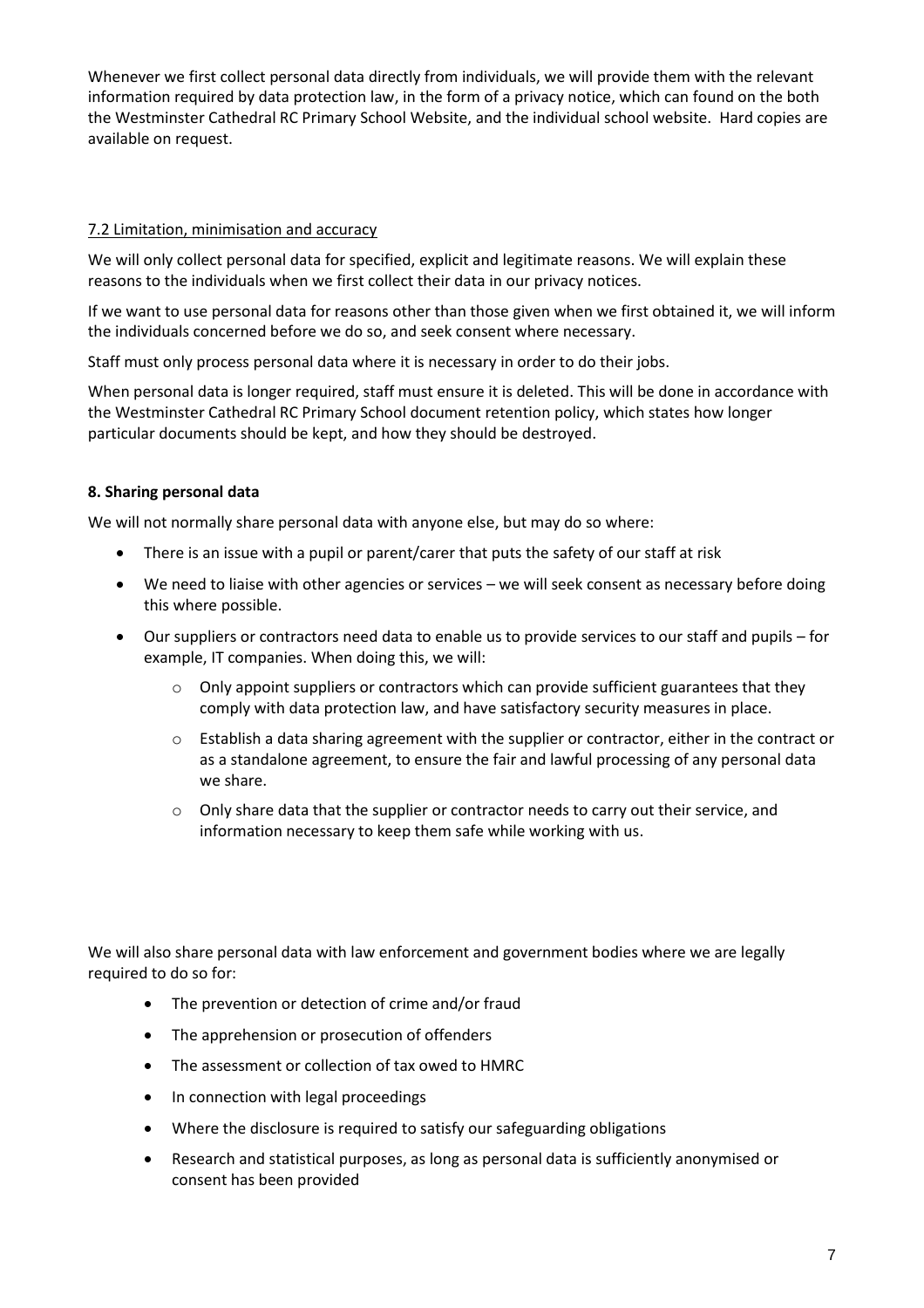We may also share personal data with emergency services and local authorities to help them to respond to an emergency situation that affects any of our pupils or staff.

Where we transfer personal data to a country or territory outside the European Economic Area, we will do so in accordance with data protection law, and will consult with affected individuals first.

## **9. Individuals Rights under GDPR**

#### 9.1 Subject access requests

Individuals have a right to make a 'subject access request' to access personal information that the Westminster Cathedral RC Primary School holds about them. This includes:

- Confirmation that their personal data is being processed
- Access to a copy of the data
- The purposes of the data processing
- The categories of personal data concerned
- Who the data has been, or will be, shared with
- How long the data will be stored for, or if this isn't possible, the criteria used to determine this period
- The source of the data, if not the individual
- Whether any automated decision-making is being applied to their data, and what the significance and consequences of this might be for the individual

While the CofE Primary School will comply with the GDPR Regulations in regard to dealing with all Subject access requests submitted in any written format, individuals are asked to preferably submit their request by letter, email or fax addressed or marked for the attention of the Data Protection Officer. They should include:

- Name of individual
- Correspondence address
- Contact number and email address
- Details of the information requested

If staff receive a subject access request they must immediately forward it to the DPO.

#### 9.2 Children and subject access requests

Personal data about a child belongs to that child, and not the child's parents or carers. For a parent or carer to make a subject access request with respect to their child, the child must either be unable to understand their rights and the implications of a subject access request, or have given their consent.

Children below the age of 12 are generally not regarded to be mature enough to understand their rights and the implications of a subject access request. Therefore, most subject access requests from parents or carers of pupils at our school may be granted without the express permission of the pupil. This is not a rule and a pupil's ability to understand their rights will always be judged on a case-by-case basis.

#### 9.3 Responding to subject access requests

When responding to requests, we:

May ask the individual to provide 2 forms of identification from the list below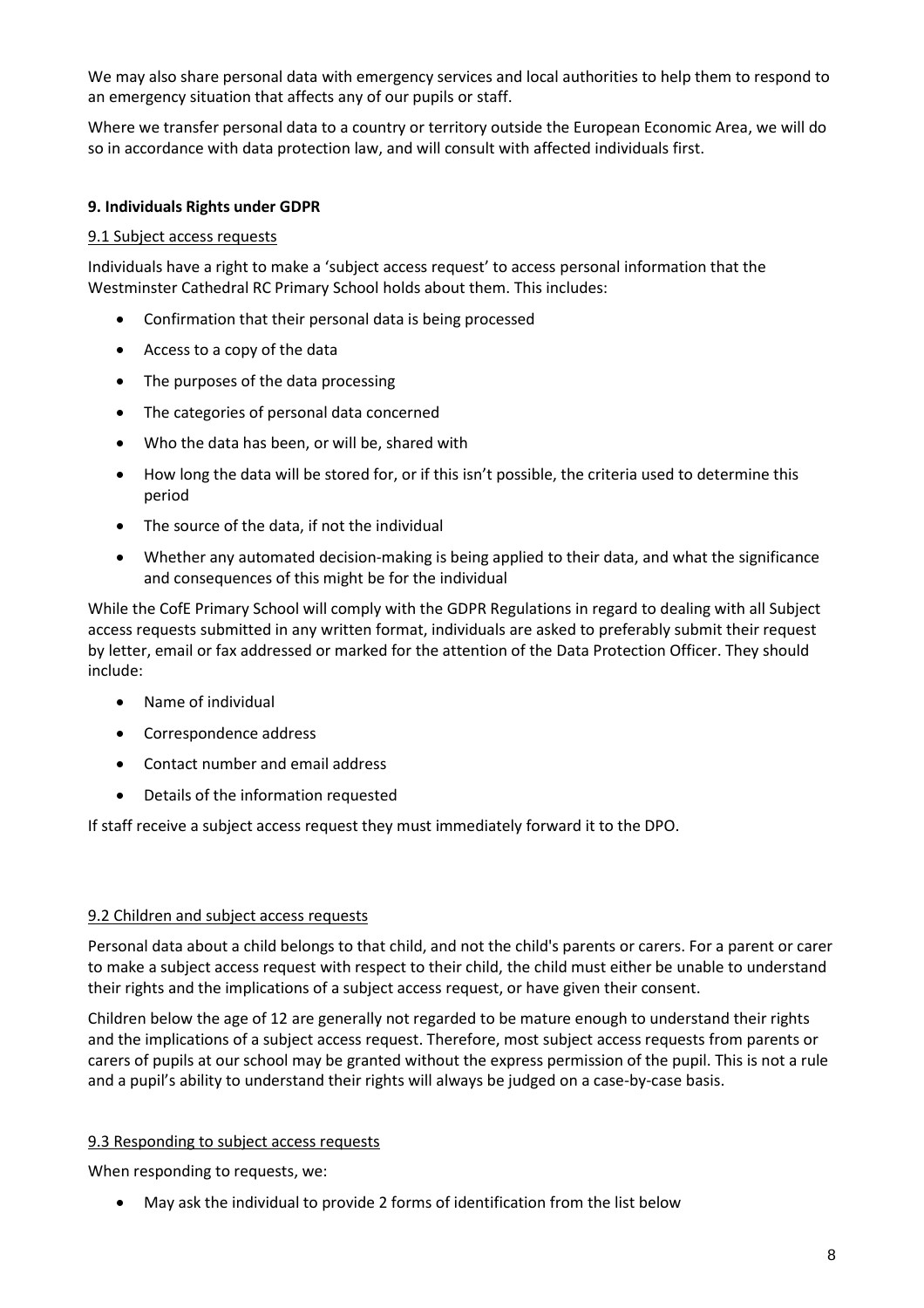- o passport
- o driving licence
- o utility bills with the current address
- o Birth / Marriage certificate
- o P45/P60
- o credit card or mortgage statement
- May contact the individual via phone to confirm the request was made
- Will respond without delay and within 1 month (30 calendar days) of receipt of the request
- Will provide the information free of charge
- May tell the individual we will comply within 3 months of receipt of the request, where a request is complex or numerous. We will inform the individual of this as soon as possible, and explain why the extension is necessary

We will not disclose information if it:

- Might cause serious harm to the physical or mental health of the pupil or another individual; or
- Would reveal that the child is at risk of abuse, where the disclosure of that information would not be in the child's best interests; or
- Is contained in adoption or parental order records; or
- Is given to a court in proceedings concerning the child

If the request is unfounded or excessive, we may refuse to act on it, or charge a reasonable fee which would only take into account administrative costs.

A request will be deemed to be unfounded or excessive if it is repetitive, or asks for further copies of the same information.

When we refuse a request, we will tell the individual why, and tell them they have the right to complain to the ICO.

#### 9.4 Other data protection rights of the individual

In addition to the right to make a subject access request and to receive information when we are collecting their data about how we use and process it, individuals also have the right to:

- Withdraw their consent to processing at any time
- Ask us to rectify, erase or restrict processing of their personal data, or object to the processing of it in certain circumstances
- Prevent use of their personal data for direct marketing
- Challenge processing which has been justified on the basis of public interest
- Request a copy of agreements under which their personal data is transferred outside of the European Economic Area
- Object to decisions based solely on automated decision making or profiling (decisions taken with no human involvement, that might negatively affect them)
- Prevent processing that is likely to cause damage or distress
- Be notified of a data breach in certain circumstances
- Make a complaint to the ICO
- Ask for their personal data to be transferred to a third party in a structured, commonly used and machine-readable format (in certain circumstances)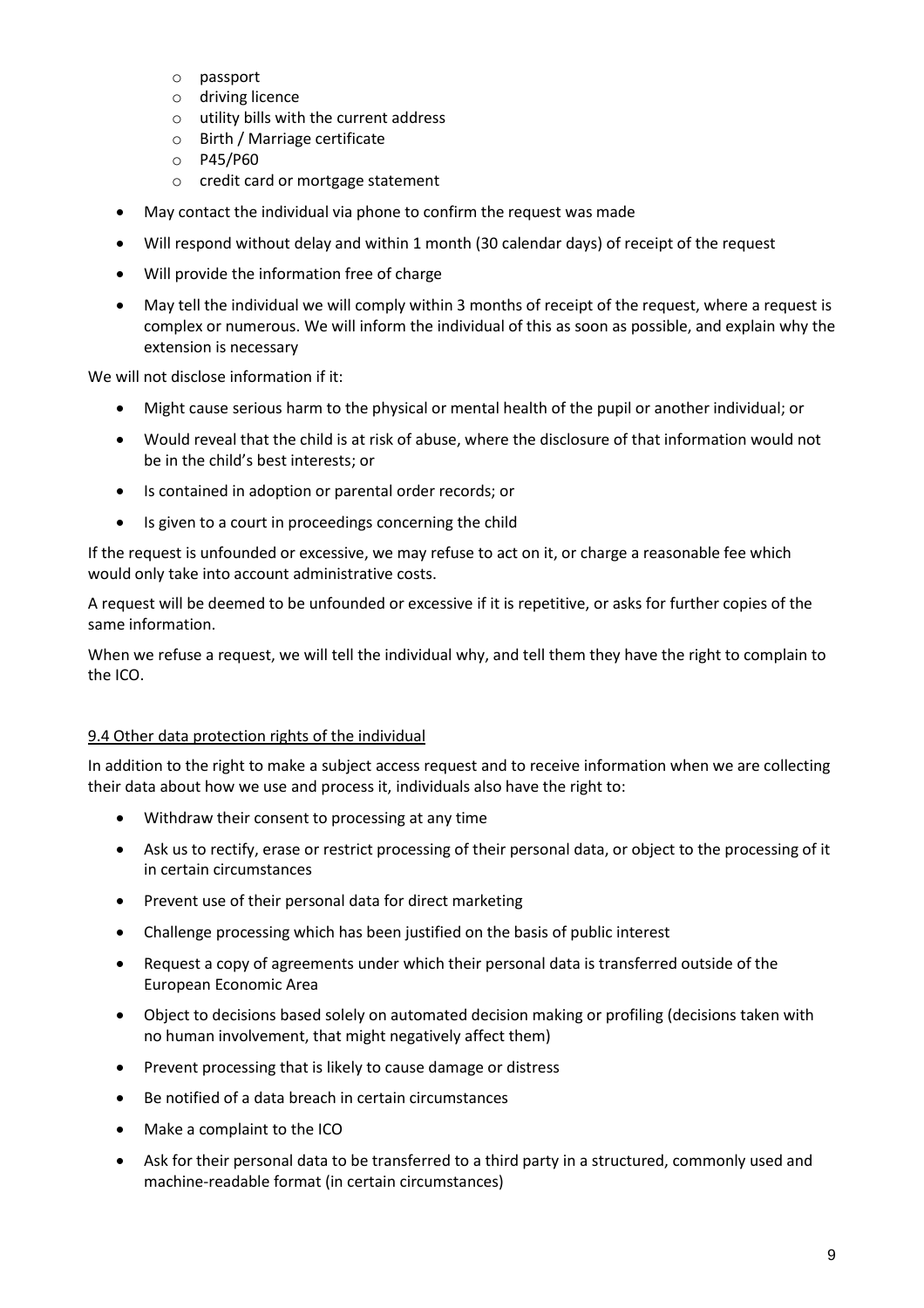Individuals should submit any request to exercise these rights to the DPO. If staff receive such a request, they must immediately forward it to the DPO.

## **10. Parental requests to see the educational record**

Parents, or those with parental responsibility, have a legal right to free access to their child's educational record (which includes most information about a pupil) within 15 school days of receipt of a written request.

Requests should be made in writing to the Data Protection Officer, and should include;

- Name of individual
- Correspondence address
- Contact number and email address

# **11. CCTV**

Westminster Cathedral RC Primary School uses CCTV in various locations around the various school site to ensure they remain safe. We adhere to the ICO's code of practice for the use of CCTV, and provide training to staff in its use.

We do not need to ask individuals' permission to use CCTV, but we make it clear where individuals are being recorded, with security cameras are clearly visible and accompanied by prominent signs explaining that CCTV is in use, and where further information can be sort.

Any enquiries about the CCTV system should be directed to DPO.

## **12. Photographs and videos**

As part of our school activities, we may take photographs and record images of individuals within our school.

Westminster Cathedral RC Primary School will obtain written consent from parents/carers for photographs and videos to be taken of their child for communication, marketing and promotional materials. We will clearly explain how the photograph and/or video will be used to both the parent/carer and pupil.

Westminster Cathedral RC Primary School uses photographs:

- Within schools on notice boards and in school magazines, brochures, newsletters and prospectuses.
- Outside of school by external agencies and partners such as the school photographer, local and national newspapers and local and national campaigns we are involved with
- Online on our Westminster Cathedral RC Primary School website or social media pages

Consent can be refused or withdrawn at any time. If consent is withdrawn, we will delete the photograph or video and not distribute it further.

When using photographs and videos in this way we will not accompany them with any other personal information about the child, to ensure they cannot be identified.

See our Safeguarding and Child Protection Policy for more information on our use of photographs and videos.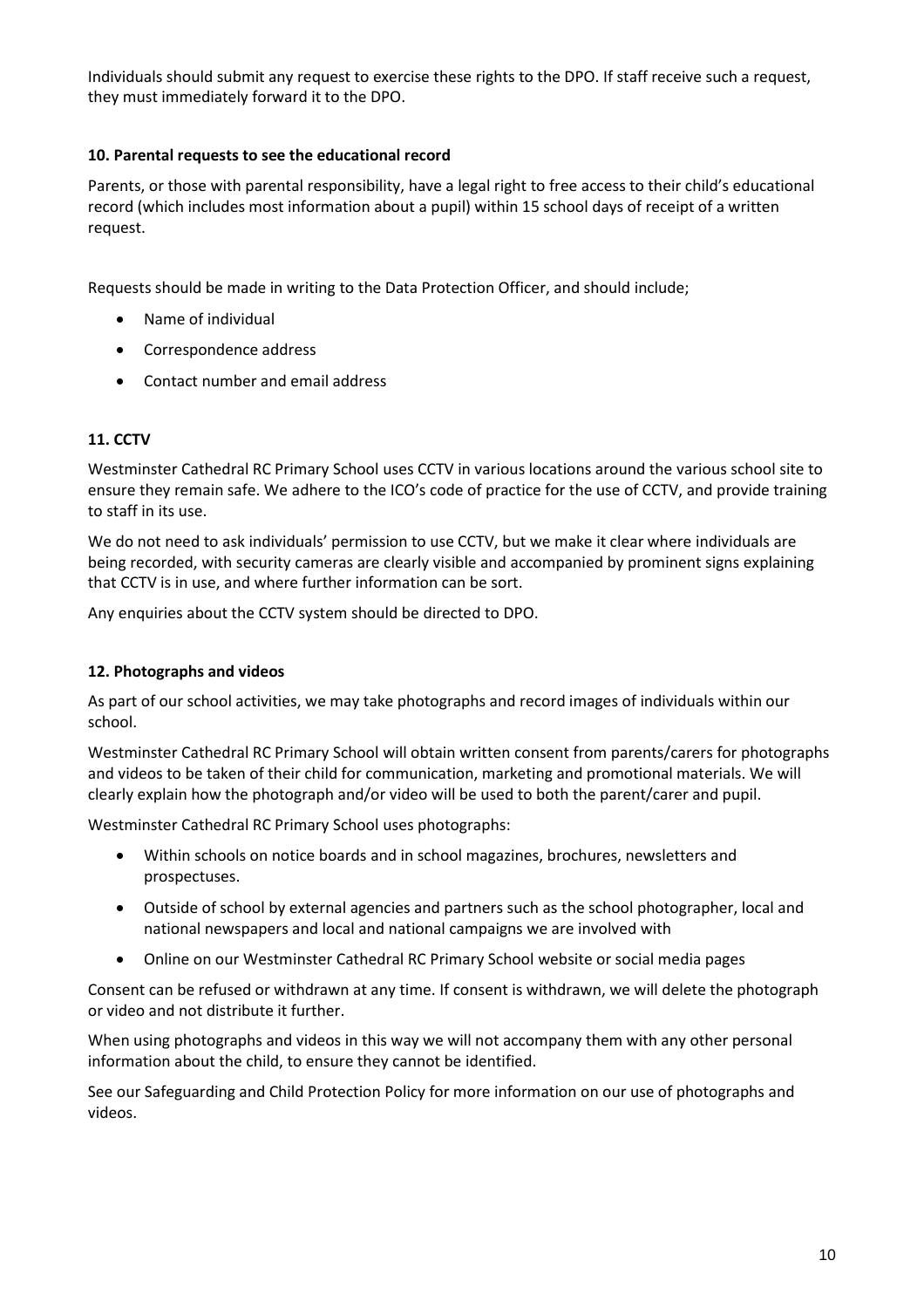# **13. Data protection by design and default**

We will put measures in place to show that we have integrated data protection into all of our data collection and processing activities. These include, but are not limited to the following organisational and technical measures:

- Appointing a suitably qualified DPO, and ensuring they have the necessary resources to fulfil their duties and maintain their expert knowledge
- Only processing personal data that is necessary for each specific purpose of processing, and always in line with the data protection principles set out in relevant data protection regulations.
- Completing data privacy impact assessments where the school's processing of personal data presents a high risk to rights and freedoms of individuals, and when introducing new technologies or processing tools. Advice and guidance will be sort from the DPO.
- Integrating data protection into internal documents including this policy, any related policies and privacy notices
- Regular, at least annual training members of staff, LAC members and Board Directors on data protection law, this policy and any related policies and any other data protection matters. Records of attendance will be kept to record the training sessions, and ensure that all data handlers receive appropriate training.
- Termly reviews and audits to test our privacy measures and make sure we are compliant
- Maintaining records of our processing activities, including:
	- o For the benefit of data subjects, making available the name and contact details of our school and DPO and all information we are required to share about how we use and process their personal data (via our privacy notices)
	- $\circ$  For all personal data that we hold, maintaining an internal record of the type of data, data subject, how and why we are using the data, any third-party recipients, how and why we are storing the data, retention periods and how we are keeping the data secure

## **14. Data security and storage of records**

We will protect personal data and keep it safe from unauthorised or unlawful access, alteration, processing or disclosure, and against accidental or unlawful loss, destruction or damage.

In particular our or organisational and technical measures include;

- Paper-based records and portable electronic devices, such as laptops, tablets and hard drives that contain personal data will be kept under lock and key when not in use
- Papers containing confidential personal data must not be left on office and classroom desks, on staffroom tables, pinned to notice/display boards, or left anywhere else where there is general access
- Passwords that are at least 8 characters long containing letters and numbers are used to access school computers, laptops and other electronic devices. Staff and pupils are reminded to change their passwords at regular intervals
- Encryption software is used to protect all portable devices and removable media, such as laptops, tablets and USB devices
- Staff, pupils or governors who store personal information on their personal devices are expected to follow the same security procedures as for school-owned equipment (see CofE Primary School's Online & E- safety policy, ICT policy, user agreements and email use policy for further information)
- Where we need to share personal data with a third party, we carry out due diligence and take reasonable steps to ensure it is stored securely and adequately protected